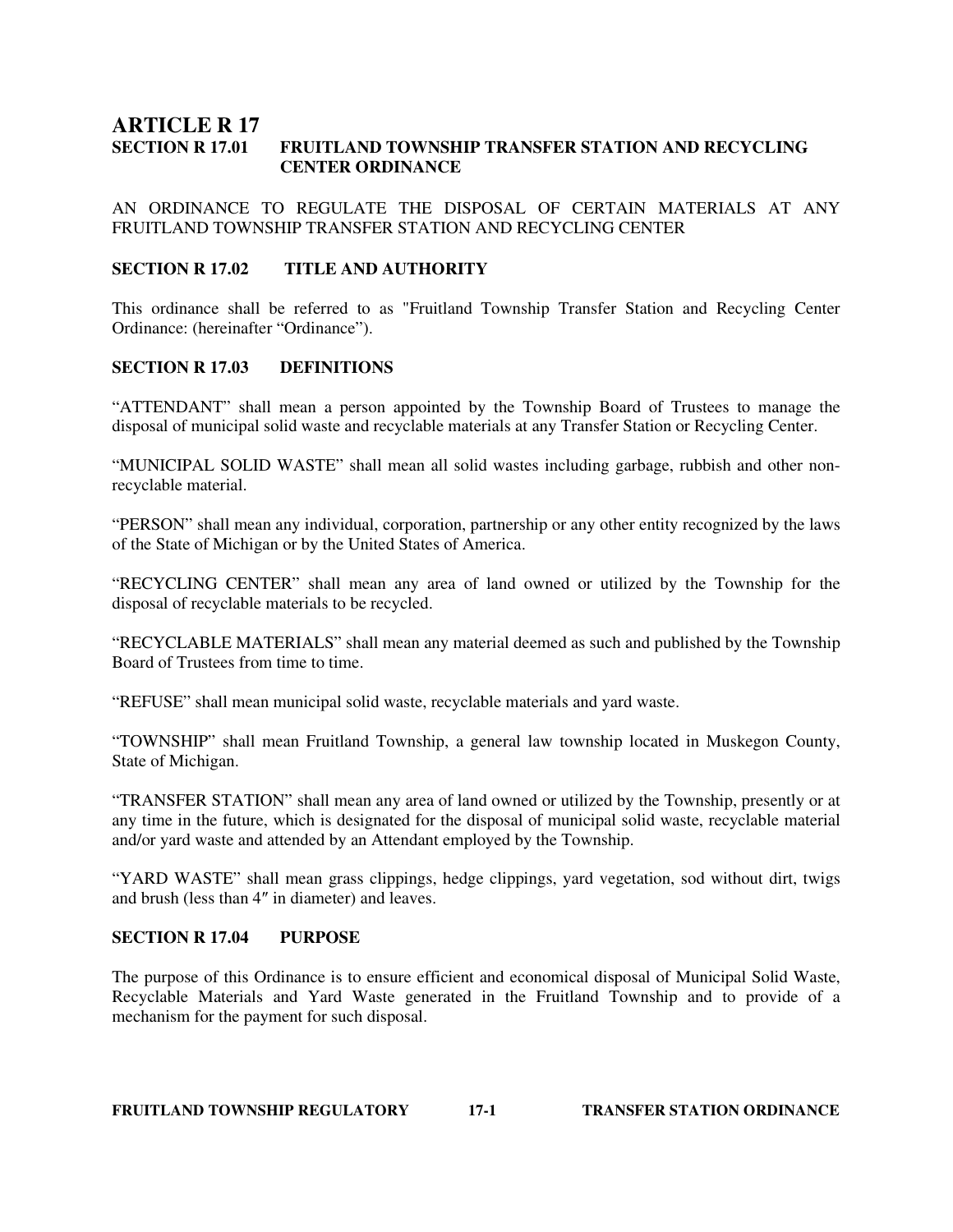#### **SECTION R 17.05 POLICIES**

- A. Hours of Operation: Transfer Station and Recycling Centers shall be open during such times as determined by the Fruitland Township Board of Trustees and as published by the Township from time to time. Hours of operation shall be posted on the access gate to any Transfer Station. No Refuse shall be disposed at any Transfer Station or Recycling Centers except during hours of operation. Any person leaving Refuse at any Transfer Station or Recycling Center entrance or when any such facility is closed shall also be deemed a violation of this ordinance.
- B. Holidays: Transfer Stations shall be closed on the following holidays: New Year's Eve Day, New Year's Day, Martin Luther King Day, Presidents Day, Good Friday, Memorial Day, Independence Day, Labor Day, Columbus Day, Veteran's Day, Thanksgiving Day, Day Following Thanksgiving, Christmas Eve Day and Christmas Day.
- C. No Refuse shall be placed in, at or upon any Transfer Station or Recycling Center unless it has been generated from within the geographical limits of Fruitland Township.
- E. No Person shall deposit any amount of prohibited items at any Transfer Station or Recycling Center. The Township Board of Trustees may promulgate and publish from time to time a list of prohibited items (in addition to the prohibited items set forth herein) which shall be unlawful to deposit at any Transfer Station or Recycling Center and such list shall be posted on the Township's website and made available at any Transfer Station and Recycling Center. A list of all prohibited items shall be posted on the Township's Website at www.fruitlandtwp.org and be available for review at the Township Hall, Transfer Station or Recycling Center.
- F. Disposing of Refuse can be a dangerous job. Splinters from wood, broken glass, rusting scrap metal, sharp objects, etc. are potentially dangerous and shall be handled with care. No person shall loiter in the vicinity of any disposal equipment and/or compactor while in operation. All persons using any Transfer Station or Recycling Center shall follow the directions of the Attendant and adhere to the following safety procedures:
	- 1. All persons shall wear appropriate footwear while on site. Bare feet are absolutely prohibited.
	- 2. All children (under the age of 16) shall be accompanied by an adult.
	- 3. No person is allowed to enter any prohibited, restricted or closed area, within the Transfer Station or climb onto any drop off container or wall.
	- 4. Vehicles within any Transfer Station or Recycling Center shall be limited to a maximum speed of 10 miles per hour.
	- 5. Removal of items from the Transfer Station or Recycling Center "dump picking" is prohibited.
	- 6. Persons entering any Transfer Station do so at their own risk.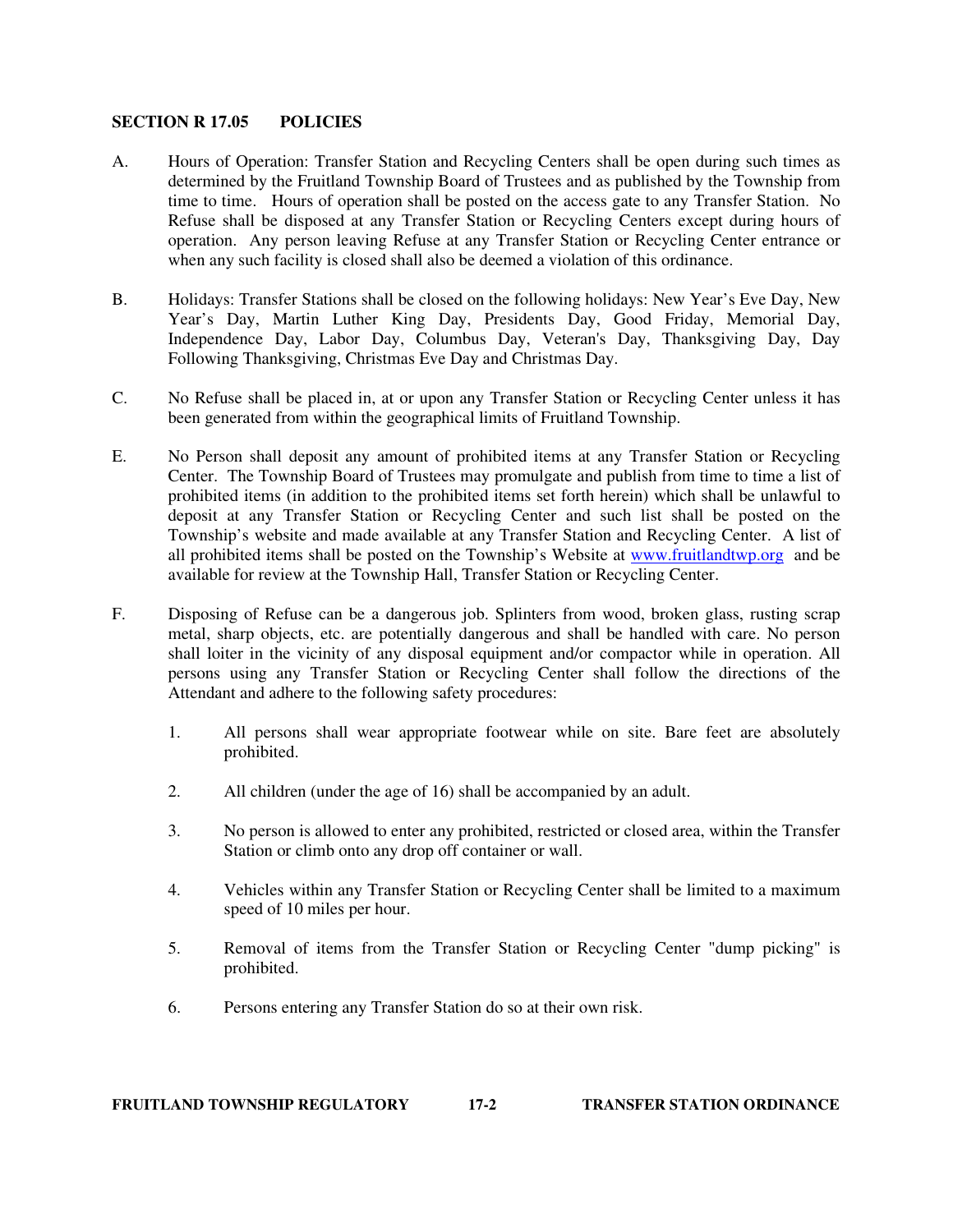### **SECTION R 17.06 TRANSFER STATION PUNCH CARDS AND FEE SCHEDULE**

- A. No Refuse shall be disposed of at any Transfer Station or Recycling Center unless a Fruitland Township Punch Card is first displayed to the Attendant in amounts sufficient to cover the cost of disposal.
- B. Punch Cards can be purchased at any Transfer Station or Recycling Center while in operation or at the Township Hall located at 4545 Nestrom Road during normal business hours and are used to make payment for the disposal of Refuse at any Transfer Station or Recycling Center.
- C. Payment for the purchase of any Punch Card at any Transfer Station or Recycling Center must be made by way of cash, personal check or bank draft. Failure to present a Punch Card for payment of the disposal of Refuse shall be a violation of this ordinance.
- D. Refuse disposal Fees shall be approved and published by the Township Board of Trustees from time to time and shall be posted on the Township's website at www.fruitlandtwp.org and available for review at the Township Hall, Transfer Station or Recycling Center.

### **SECTION R 17.07 DISPOSAL PROCEDURES**

- A. No Refuse shall be disposed of without first obtaining the approval of the Transfer Station or Recycling Center Attendant. Failure to dispose of any Refuse at any Transfer Station Recycling Center without the Attendant's authorization shall be deemed a violation of this Ordinance.
- B. All Refuse shall be disposed of at the designated area as directed by the Attendant.

## **SECTION R 17.08 RECYCLING**

Recyclable Materials may be disposed of at any Transfer Station or Recycling Center as directed by the Attendant. The cost for disposal of Recyclable Materials shall be approved and published by the Township Board of Trustees from time to time and payment for disposal shall be made by Punch Card. In the general sense, Recyclable materials include glass, paper, plastic and metal. The specific policies regarding the disposal of Recyclable materials may be found at the Township Website at www.fruitlandtwp.org and are also available for review at any Transfer Station, Recycling Center or the Township Hall.

### **SECTION R 17.09 YARD WASTE**

These items may be disposed of as directed by the Attendant.

### **SECTION R 17.10 UNACCEPTABLE MATERIALS**

The following materials will not be accepted at any Transfer Station or Recycling Center:

- 1. Refrigerators, freezers or air conditioners.
- 2. Industrial waste, household hazardous waste, asbestos, medical and veterinarian waste.